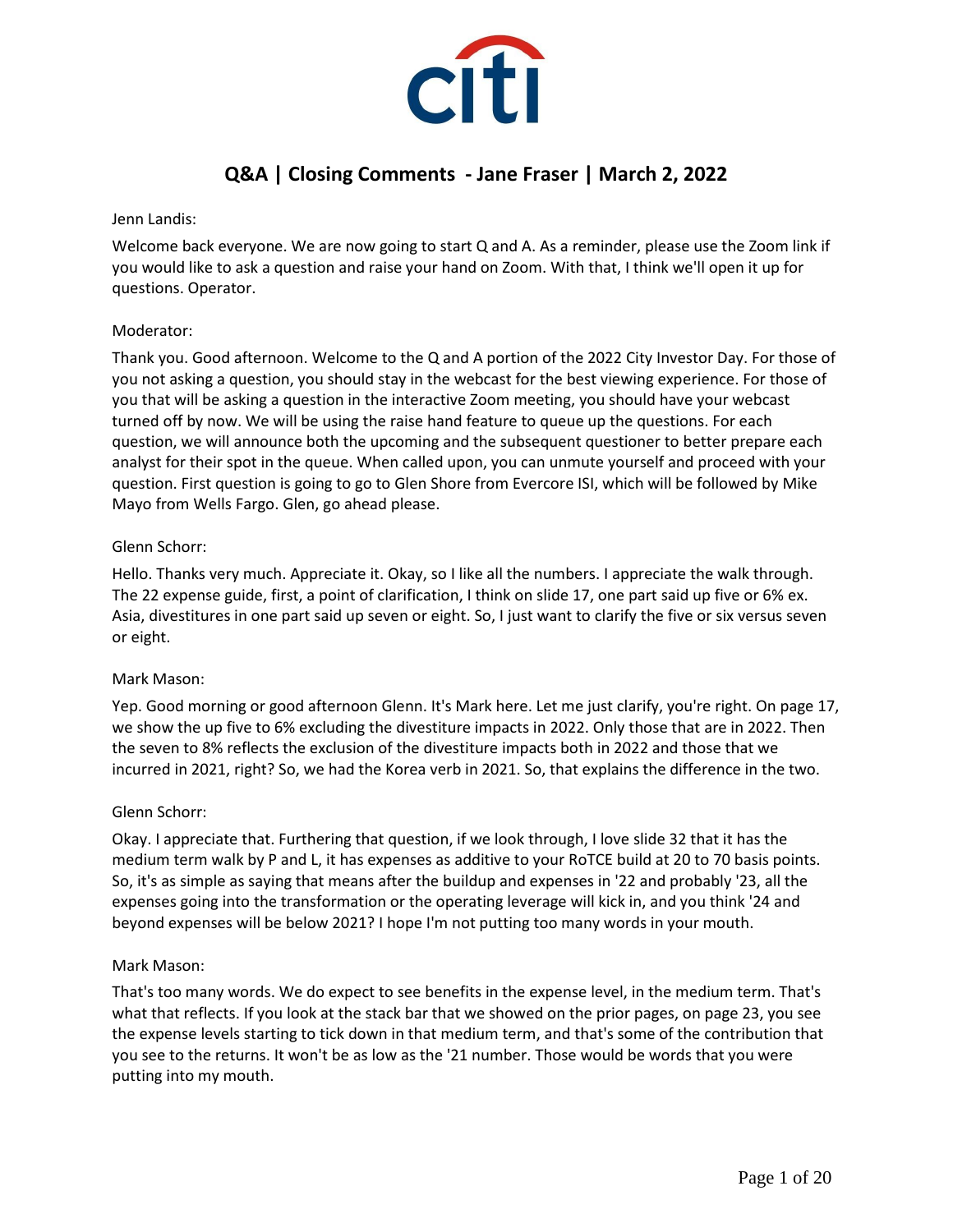# Glenn Schorr:

Okay. So, it's an operating leverage thing, not an absolute dollar thing. Either way, I think people would be cool with it. Maybe just one last one. It looks like, same slide, you were incorporating seven rate hikes across '22 and '23, which is what it is. I'm curious on the six to 7% loan growth. How much of that is coming from cards versus say, leverage finance and ICG and things like that you talked about?

#### Mark Mason:

Yeah, I can try and pull this specific breakdown. What I'd say is that we are looking for the rebound in card loan volumes, that's both on the heels of the overall recovery, but the fact that we've been investing marketing dollars in acquisition of new card customers. So, there'll be a fair amount of contribution from both the cards, as well as on the ICG side, in the way of trade loans and other lending activity that we do there. Anand or Paco, I don't know if you want to add anything specific to either those portfolios, but it is a contribution from both Glenn.

#### Jane Fraser:

No, I think they're both saying you got that one right, Mark.

Mark Mason:

Okay.

Jane Fraser: Well done big guy. Thank you.

Mark Mason:

Thank you.

#### Moderator:

Next question is going to come from Mike Mayo from Wells Fargo security, and that will be followed by Erika Najarian from UBS. Mike, you may proceed.

#### Mike Mayo:

Hey, my first question is for Mark and then for Jane. Mark, when you look at the total transformation costs, I guess, going from two billion, up to three, three and a half billion this year, when all said and done, does this get close to 10 billion? Back to the prior question, putting words in your mouth, should these transformation costs peak in 2022?

#### Mark Mason:

Yeah. So, first of all, good afternoon, Mike. You know what I'd say is, look, we've been very transparent with you as we've dimensioned these expenses and cost and investments that we're making. So, I've given you an outlook for 2022. I'm not going to give transformation guidance beyond that. You know this Mike, I mean, others have been through this, and I'd like to avoid mistakes that others have made in trying to give guidance prematurely on such an important initiative that's a multi-year journey. So, 2022, three to three and a half, in that medium term, as I've talked to starting to see some of those benefits play out, and some of those efficiencies come through, and as we get closer to each of the quarters ahead of us in the year ahead of us, I'll give you more detail and guidance on how we see that evolving.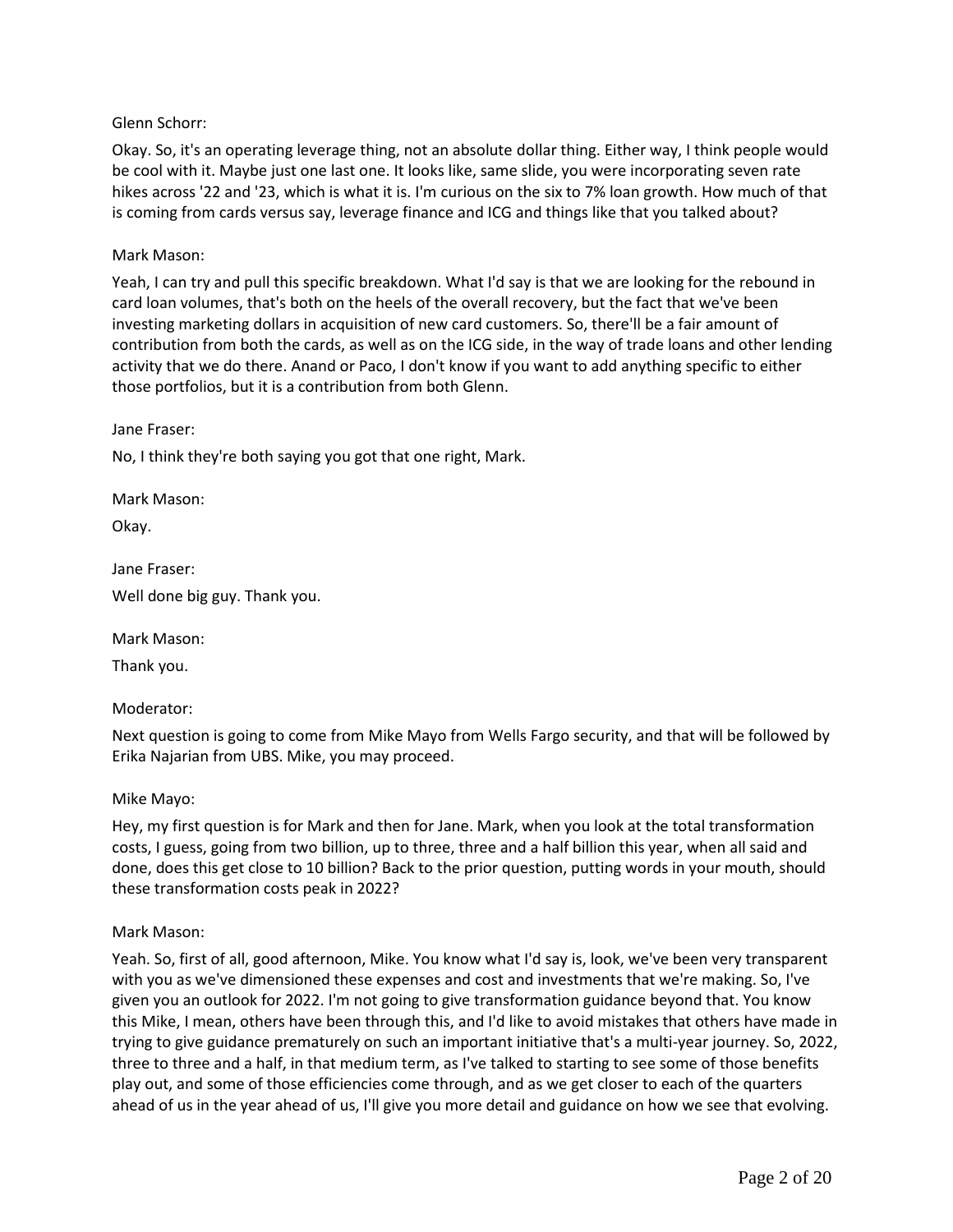## But, that's where we are at this stage.

## Mike Mayo:

Then for Jane, the big question is why is this time different? I mean, this is not exactly Citi's first investor day when we've heard targets and transformations and more spending and RoTCE targets. I do appreciate that you used the words failed and underperformed more than I've ever heard at Citi. It sounds like you said you're not being defensive. So, why is this time going to be different than all the other investor days that we've been through or all the other management presentations literally since 1998. Thanks.

## Jane Fraser:

Always great to see you, Mike, and thank you so much for dressing up for the occasion. In terms of our plan, what you also heard today were words like conviction and confidence. We have a very credible strategy and plan, and one you've heard from the whole management team. We've spent a year putting a lot of work and effort in to make sure it will indeed be something that we have high conviction that we will deliver. If you break it down, we have some terrific businesses you heard about today, and we are making a number of smart, targeted investments and bets into businesses, such as TTS, into our Wealth franchise, into Commercial Bank. And those ones I particularly like because they're ones where we can see a very clear growth path for them. They're high return, they've got good growth prospects, but also they're ones that we don't have to ...

We can leverage our existing platforms in ICG, in particular, and parts of our consumer franchise against. So, this is a well thought through strategy, which we have tremendous conviction behind. But the second piece, as I said in my opening, we put a lot of thought into the root causes as to what it was that had held us back from fulfilling our full potential in the past. We've put together an execution plan and a plan to tackle those issues head on from the transformation program, addressing the consent orders, simplifying the bank, improving our operations, and addressing our culture.

You bring all of those different pieces together and I have a team assembled who've been picked because of their expertise, fresh perspectives, and because of their drive and determination. We will deliver Mike.

# Mike Mayo:

Just one quick follow up. I thought I was dressed as a tech analyst in the spirit of the day. If you can just explain the gateway that TTS and services is to the rest of ICG. I think that's underappreciated and misunderstood since that's now the first financial data that you're disclosing.

#### Jane Fraser:

Yeah. I will pass that one to Paco in a moment, but I think what you heard loud and clear today, TTS and our global network and the Services' strategy is the crown jewel of Citi. It sits at the heart of the global network. It's not just a product platform. It also incorporates the people that we have on the ground, the knowledge that we have, the relationships we have and decades of experience, as well as the technology, the data, and the client relationships. So, let me pass it to Paco, just to go over where he sees this being this critical gateway, but you've got some pretty interesting data that we've provided you today to show you why we're so excited about TTS and Services.

Paco, my friend over to you.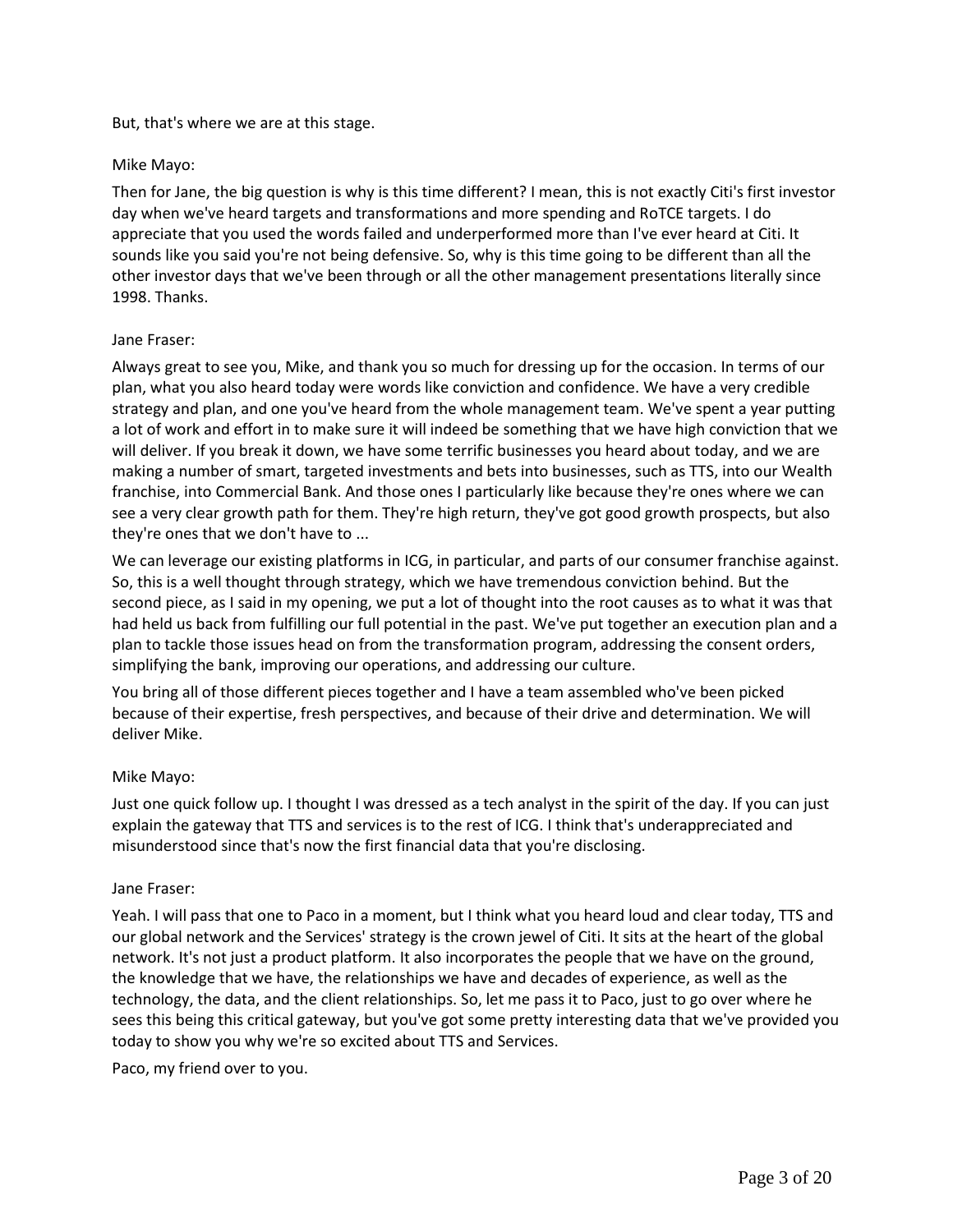# Paco Ybarra:

Thank you, Jane. So Mike, as you've heard us saying, in Services, we try to help our clients become more efficient and the Services business links those clients operationally to us, they create a very deep relationship, a very connected relationship. Once we are together, we tend to be together for a very long time, and that's a relationship that can be built and used across all the activities that we have in ICG. Beyond that, there is also a product connection, a platform connection.

Security Services, for instance, is very connected to execution. We are in a very good position to grow our Securities business in part, because we have one of the largest execution engines in the industry, and also in TTS, we can do things in cross border payments that would be almost impossible for us to do if we even have the best FX business that you can find to partner with. So, there is the client connection and the fact that we build a very strong relationship with the client that is then leveraged across the ICG, but it's also the product connection that we have tried to describe in the presentation.

Mike Mayo:

Thank you.

# Moderator:

Next question is going to go to Erika Najarian from UBS, and that'll be followed by Ebrahim Poonawala from Bank of America. Erika, you may proceed.

# Erika Najarian:

Hi everybody. Thank you for a refreshed, realistic tone on the outlook today. Jane, this first question is for you and Karen. We completely appreciate that the remediation process of the regulators is an inherently confidential process. That being said, what are the mile markers that we need to look at in terms of measuring your progress and remediation that you could share with us publicly? If you could give us a sense of what the next steps are since you submitted the plan in 3T21.

Also if you can, at all, give us a sense of how much more work is to be done until you could say, all right, the big changes, the tall trees are cut and behind us.

# Jane Fraser:

Oh, well, Erika, lovely to see you, and thank you so much for joining. When we look at the consent orders in the context of the broader transformation, we've talked about this being the firm's number one priority, and it's something that affects not only the safety and soundness and the risk and control environment, but also the investments that we're making in the operations and the changes in the culture that we're making. So, I see them being inherently linked together, benefiting not only our regulatory responsibilities, but also those for our shareholders and for our clients. As you say, there is confidential supervisory information. So, we are limited in what we can talk about. We submitted the plan in September last year, we've had a lot of very constructive, I would say, very helpful dialogue with our regulators. We are incorporating their feedback into our plan as we go.

This will be a multi-year program, but it's one that we are now firmly down the execution path in. Something that I spent a lot of my days involved in that we put a lot of time into looking really maniacally at the details of what's working, how the investments going, where is it we've got the right technology investments, what are the resources that are needed? It's got attention from the whole management team. Our board is constantly challenging us as to making sure that we are making the progress that should be expected. We will provide you a few more metrics on our execution in the proxy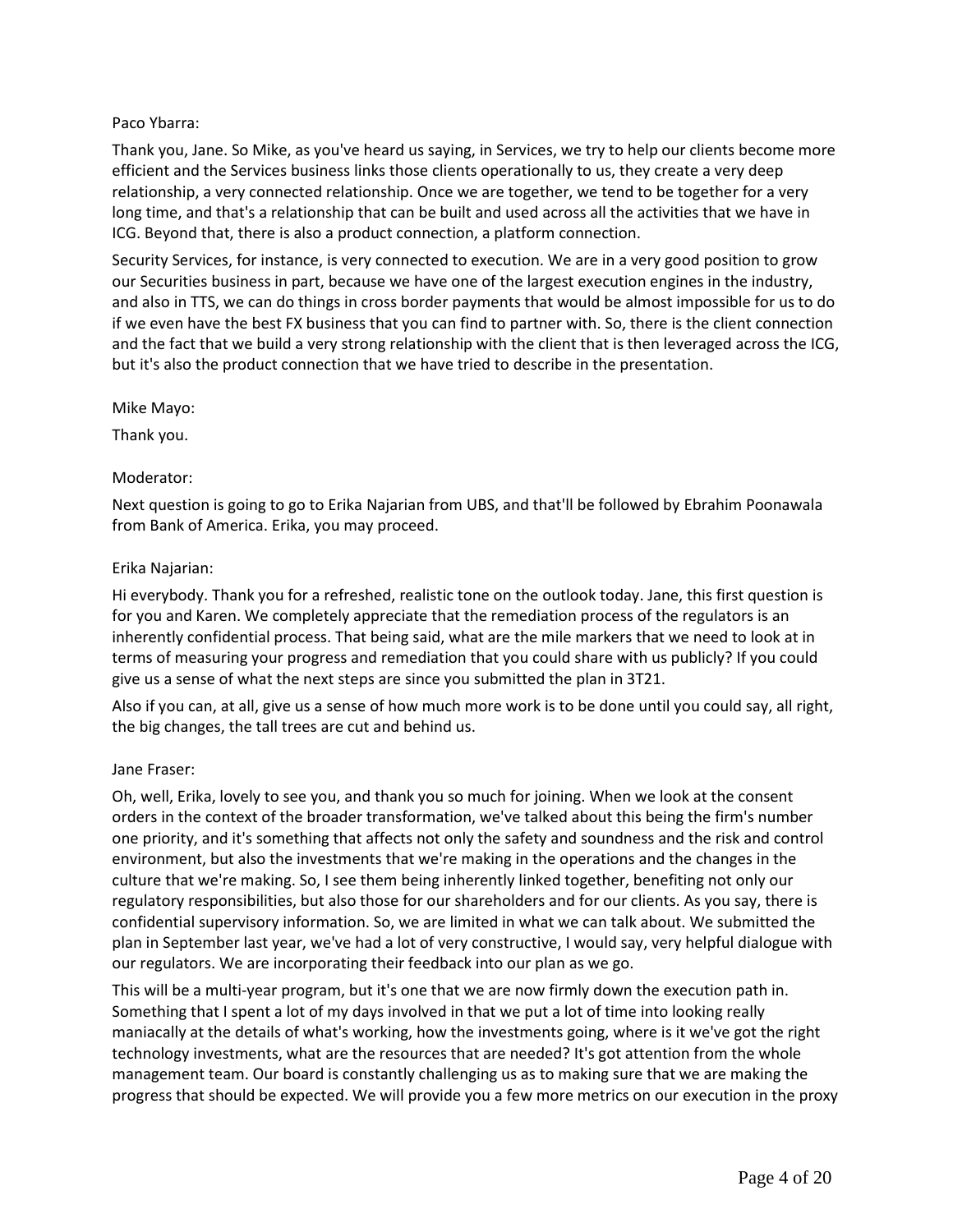and these are in line with some of the ones the board is using to hold us to account, and the streets should hold us to account as well.

## Erika Najarian:

Got it. My second question is on the longer term vision for Citi. You laid out a medium term ROTCE path, and Mark said something striking that you do have the operating deposit accounts for most of your clients on the corporate side. That said, in Anand's presentation, it did stick out to me that you had 117 billion of U.S. sort of personal non Wealth deposits. I'm wondering, as you think about that natural funding gap to peers, what is your long-term vision in terms of deposit taking, retail deposit taking, checking account growth in U.S. personal banking?

## Jane Fraser:

Yeah. So, Mark, why don't we pass this one over to Anand, who has certainly been living this one, but you will have also seen, Erika, today as we are talking about it, the very strong deposit gathering capabilities that we also have in Wealth management and in TTS. So, we are benefited by the luxury of multiple different engines here on deposit gathering, but Anand, do you want to talk specifically on the U.S. front?

## Anand Selva:

Thank you, Jane. Hi, Erika, from a U.S. perspective, as I had said in my presentation, we are refocusing our retail bank to maximize the value there. As you see in the last three years, we've grown our deposits 35% versus a declining trend, 2016 to 2018. We are able to do that by bringing more productivity from our branches and growing our digital capabilities. So, as we look ahead, the way we look at retail bank is three folds. It's a powerful feeder to our wealth business. We saw that 70% of our affluent customers in the Wealth business was a quite a retail bank. It's a great source of funding for our payments and lending business.

More importantly, what we are trying to do is we are trying to get more value from our retail network. So, more lending mortgages, small business, personal installment loans, and that's what we'll build. And our digital capabilities. We have grown digital deposits, 20 billion, three X over the last three years. We feel good about the capabilities that we already have, and we continue to build on those. So, from that perspective, that's how we are thinking of retail bank, a good, powerful driver of the two growth priorities that we have. It's wealth and payments and lending, and compliment that with our digital capabilities.

# Mark Mason:

Erika, this is Mark. Good afternoon, and thanks again for joining. The only thing I'd add to Anand's comment is one, as you know, this is a relationship business for us, both on the Retail Banking side, as well as in our services TTS business. So, that drives the primary engagement that we'll have. We've taken in a good amount of deposits over the past number of years. As the strategy would suggest, we'll continue to grow that rapidly, recognizing that it allow us for us to broaden the relationship with those clients.

But, it also allows for us to look at how our bank is funded, how the bank entity is funded. As we've done through this recent period of increased deposits, we'll continue to manage the balance sheet in an active way and take down wholesale funding where we can do that and replace it with lower funding alternatives, like deposits from the Retail Bank or from TTS, et cetera. So, the two go together and as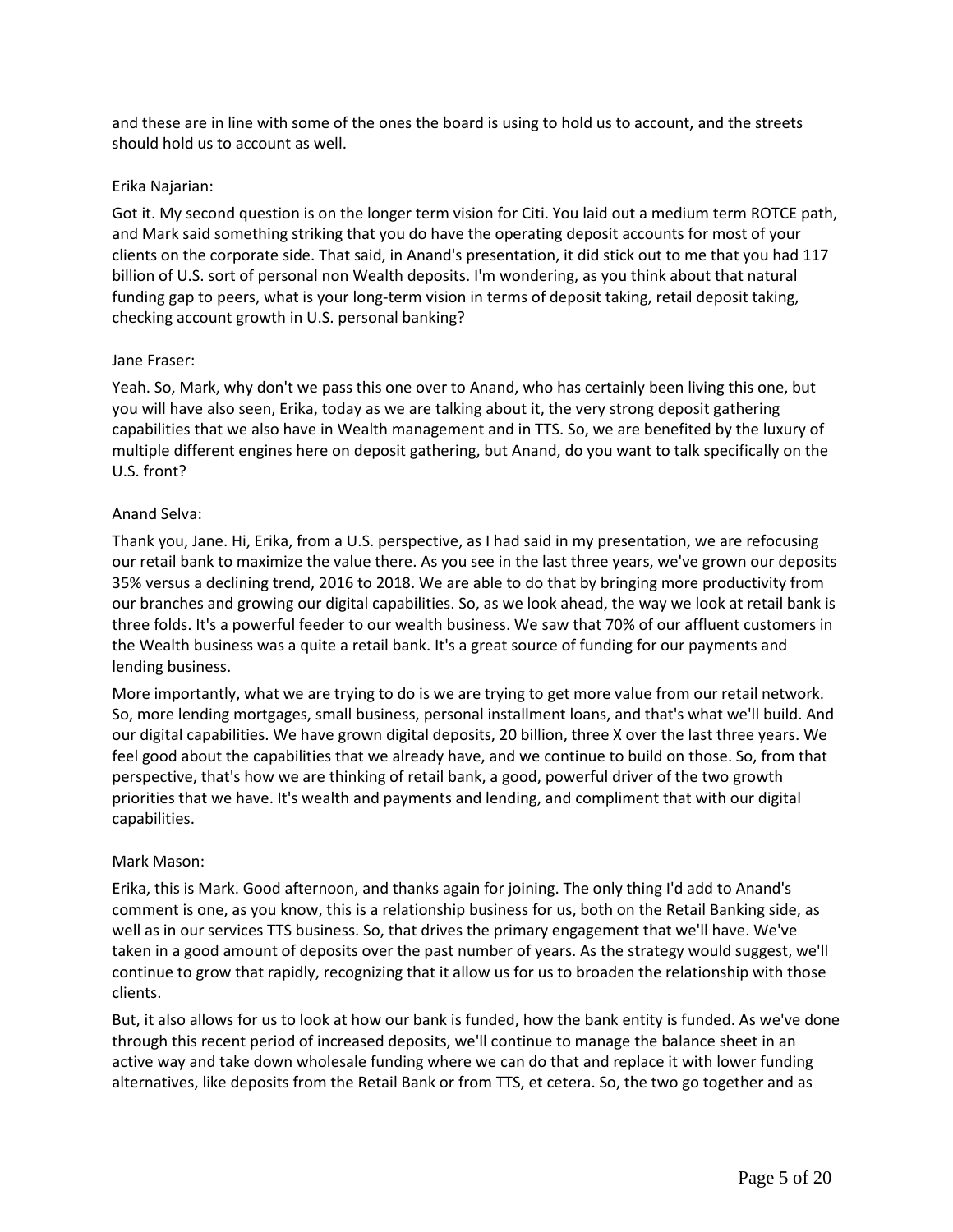Anand suggested in terms of the relationship element of it, but also the funding advantage of having good momentum in deposit growth on the heels of investments that we've made and the like.

# Erika Najarian:

Got it. Just a follow up to this and then I'll let Ebrahim ask his questions.

I think, Jane, the deposit engine that you have in TTS, and what's coming in Wealth Management is well appreciated by the street. I think the question really is born out of these deposits are thought of as probably more rate sensitive in a rising US rate environment, and clearly relative to your money center peers, your US deposit franchise is not in a similar scale, so I think that's what the genesis of the question is coming from. Any response to that? And then I'll take myself out of the queue.

## Jane Fraser:

Look, I think it's important, as you heard from Anand today, to look at what it is we are in retail banking in the US and what it is we are not. And our strategy there is to use the assets that we have to make targeted investments. But let's be clear, we are not going to be a nationwide branch-based retail bank. So we are making the most of the assets that we do have. We think they're valuable, both in terms of feeding into the wealth franchise, as well as, as a source of low-cost funding. We've got a lot of confidence behind our digital strategy and the relationships that will grow, but I don't, for one second, think we're going to be something we are not going to be in Retail Banking in the US. We're very confident with what we're going to be and focus on maximizing that.

Erika Najarian:

Thank you.

# Moderator:

Now, we'll move on to Ebrahim Poonawala from Bank of America. After that, we're going to move to Betsy Graseck at Morgan Stanley. Ebrahim, You may proceed.

# Ebrahim Poonawala:

Thank you. I guess the first question, Jane, for you around you started the day talking about driving the culture of excellence, bringing in the best top talent to Citi. One of the criticisms we've heard just that for a little bit for us is when you look through your direct reports, yes, they're new in their roles, but they've been at Citi for a long, long time. On average, about 10 years. Give us your perspective on why Citi doesn't need a ton of external talent in terms of your direct reports, and this is no disrespect to folks who are in that Citi, but give us a perspective of why these are the right people and why Citi doesn't need that external talent to move forward?

#### Jane Fraser:

Ebrahim, you touched on one of the very first questions, when I was announced as CEO, that I spent a lot of time on because I know the team around my table, and more importantly, no offense to them sitting here, the two downs, are all two, three levels down are absolutely critical for the transformation we have. We have a refresh strategy. We have a transformation to execute, and I needed to make sure that I had the right team around the table and in those engine rooms.

So, for me in my experience, and I've had a number of transformations, our mortgage business, private bank, Mexico, over the years, you want a combination of external and internal talent. And so we've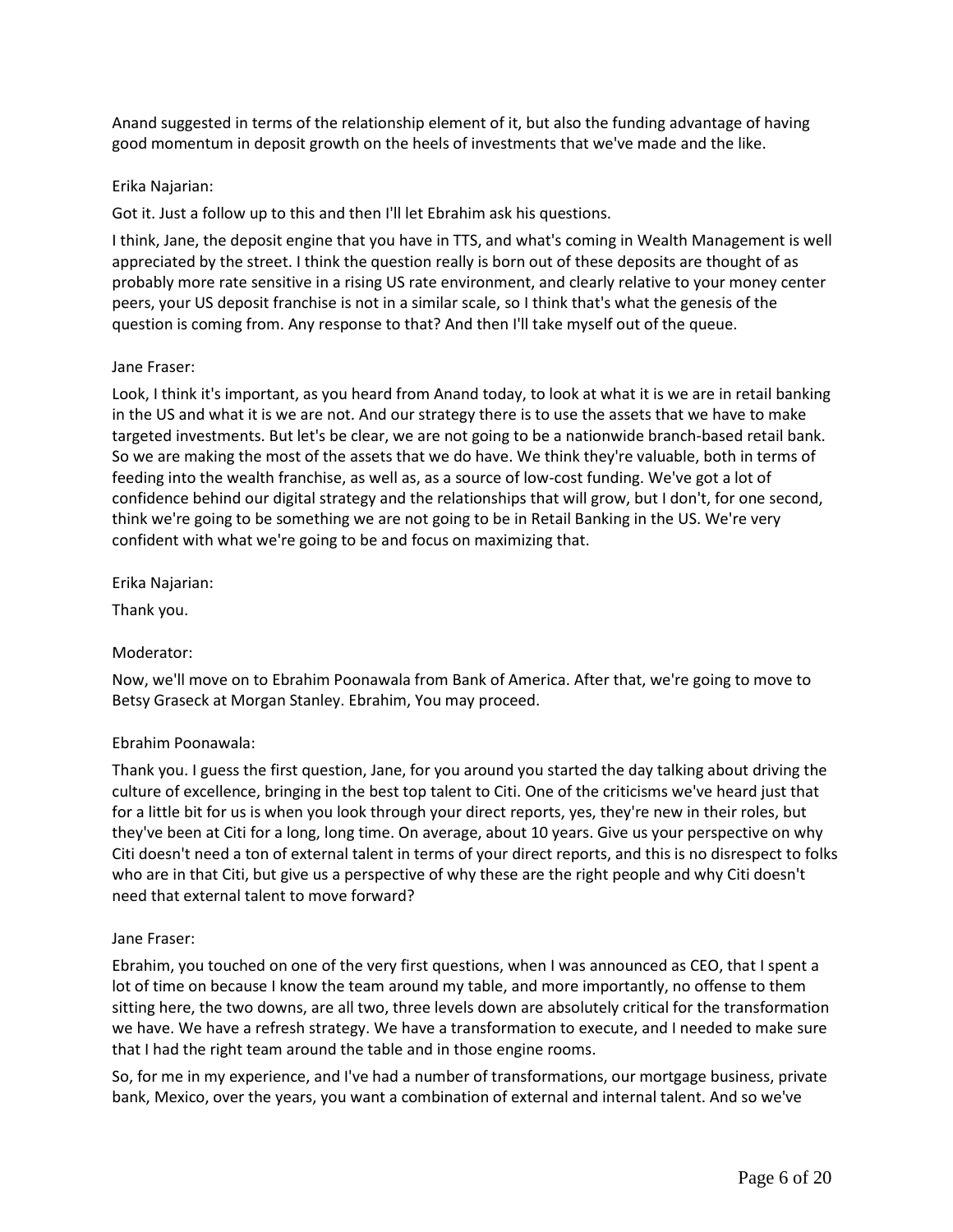brought in some really world class, external talent, both in the technology and in the business arena, as well as risk and controls, from our top peers and our top technology firms, as we talked about. They're bringing a fresh perspective to the place. They're also bringing an expertise in areas that we were underscaled in such as data, and they're incredibly valuable.

At the same time, in my experience, you want to have the great talent and the change agents. And I specifically looked for change agents to bring around to the seats that you saw us highlighting today. Individuals who have a breadth and depth of experience. Citi as a global firm, we need people with experience across different geographies, across different businesses to help drive the silo breaking that we're doing and the delivery of the whole firm to our client base, and it's the combination of the two.

The point, though, of one of the question I'm hearing is around change agents. Let me give you an example. Ernesto Torres Cantu, who runs Latin America, he grew up his entire career at Banamex. I sat down in front of him, went down to Mexico and said, "Ernesto, we're going to sell the consumer franchise in Mexico, and I want you to work out how. I think it's in the best interest of the bank." He blinked for 90 seconds, and then he said, "Okay, I agree. I think it is in the right interest of the bank," and he has gone about the last few months making sure that we will execute this with excellence, so it's that combination.

And deep down into the second and third layers, it's extraordinary the amount of talent that we've brought in. I'm excited by them, but it's the power of the combination. And I believe that I have a team that is going to execute with excellence and get this job done.

# Ebrahim Poonawala:

That's helpful perspective. And another question, maybe this one for Anand around just going back to the experience in the US for online only banks has been, they've been attracting deposits by paying up. So give us a sense. You spend enough time in Asia. We've seen a lot of online neobanks come in North America and go back to Europe over the last few years. So one, give us a sense of can you actually develop a high-quality relationship with a digital-first strategy in the US as the US consumer there? Because if I recall correctly, you mentioned you expect 30% of deposit growth coming from digital and immediately you think about digital it feels like you'll be the top rate payer to get those deposits. So we would love any perspective there on in terms of what you're seeing globally, why some of these new banks failed in the US and how Citi can learn from their mistakes?

# Jane Fraser:

I will pass over to Anand, but I'd say that many of these online-only banks would be very envious of the customer base that we have and the assets we have, but I might be biased. Anand.

# Anand Selva:

Thank you, Jane. Hi, Ebrahim. If you look at the last three years, as I said, we grew deposits 35%, 20% of the growth came from digital. And so when we look forward, we are saying that 20% is going to now be 30% of growth coming from digital. So the way I look at digital, it's complementing our strategy around the six urban centers, so we have a majority of our deposit today coming from our six urban centers. That's where we have our established network, and we are complementing that nicely with our digital deposits.

There are two or three things with digital. One, is it gives us national access. Secondly, we have a large cards customer base. As you've seen, the \$20 billion of digital deposits, 40% of that came from our cards customer base. To Jane's point, we have 70 million card customers, so lots to work on for us internally.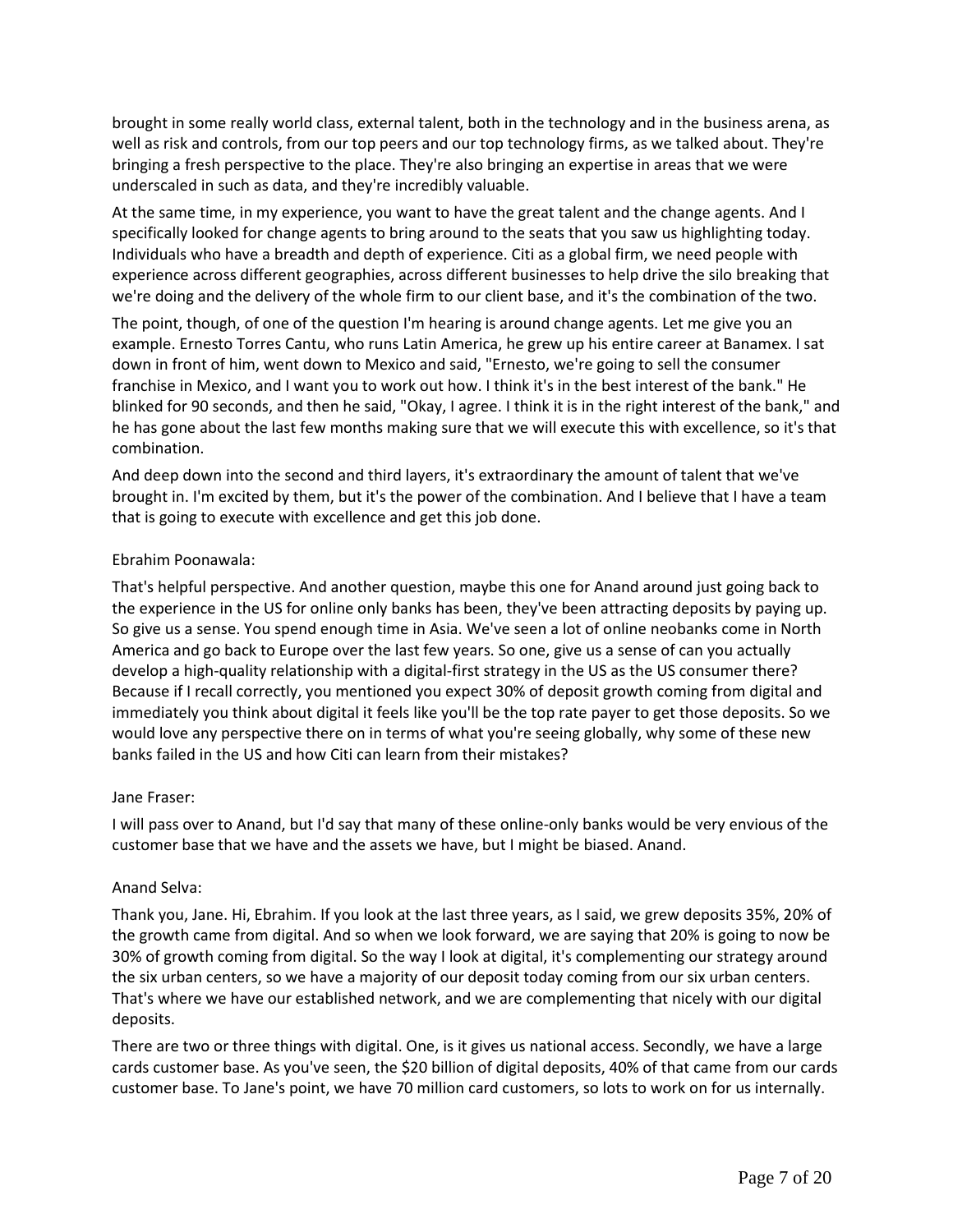And third, as we are building these in a plug-and-play model where we can plug and play with partners, so as we are expanding. As we saw with the American Airlines, we started with the credit card, we expanded to lending, now we are bringing banking. So for the way we look at digital is just not pure play organic, put out our online banking out there. It is basically using our assets that we have with our network, with our partners, and also our customers that we already have. So, that's how we look at digital from our perspective.

## Ebrahim Poonawala:

Thank you.

# Moderator:

Next question's going to come from Betsy Graseck at Morgan Stanley. And after that, we're going to move to John McDonald from Autonomous. Betsy, you may proceed.

# Betsy Graseck:

Thanks so much. Thanks so much for hosting this. I really appreciate all the detail and insights that I have heard. Hi, can you hear me?

## Jane Fraser:

Oh, we can now, Betsy. Nice to see you, by the way.

## Betsy Graseck:

All right. Thanks so much for all the detail today and the insights. Some of these business lines, we've been looking for some of this kind of detail for a while, so really appreciate the effort to pull it all together for us. Jane, I'll just start off with a question for you, and it's around the goals on revenue growth. When I look at those revenue growth goals, they do look a little punchy, especially relative to what you've generated in the past few years. But I understand the amount of focus and investment that you're looking to deliver that with.

The question I have is how much of the revenue growth goals are a function of rates rising? And if rates don't rise, would that change how you're thinking about either the rev growth goals or the ROTC goals? You know, the question embedded in there is do expenses flex with revenues to hit those ROTC goals, or should we expect the ROTC goals will move in line with revenues? So, a little bit of color there would be helpful. Thanks.

# Jane Fraser:

Even if I take a big step back for one moment, one of our big goals was to be able to, after a year's worth of work on the strategy, really make sure that everyone understands the strategy that lies behind. Therefore, the drivers, the metrics we're going to be providing you and that you're going to be holding us to account for, and then how that translates into financial outcomes.

So really the question on the revenue growth is one of when, not if, and that is the flexibility that, frankly, we've provided. I talked about the fact that we've incorporated the fact there are things we can control, and there are some things we can't control. Rates is one of them, and I'll pass to Mark to talk a little bit about what the rate composition is in there. But I have a high degree of conviction around our ability to reach the targets that we've laid out in the medium-term, and then the ambitions that we will to drive further than that in the future. But it's a question of when, not if, Betsy.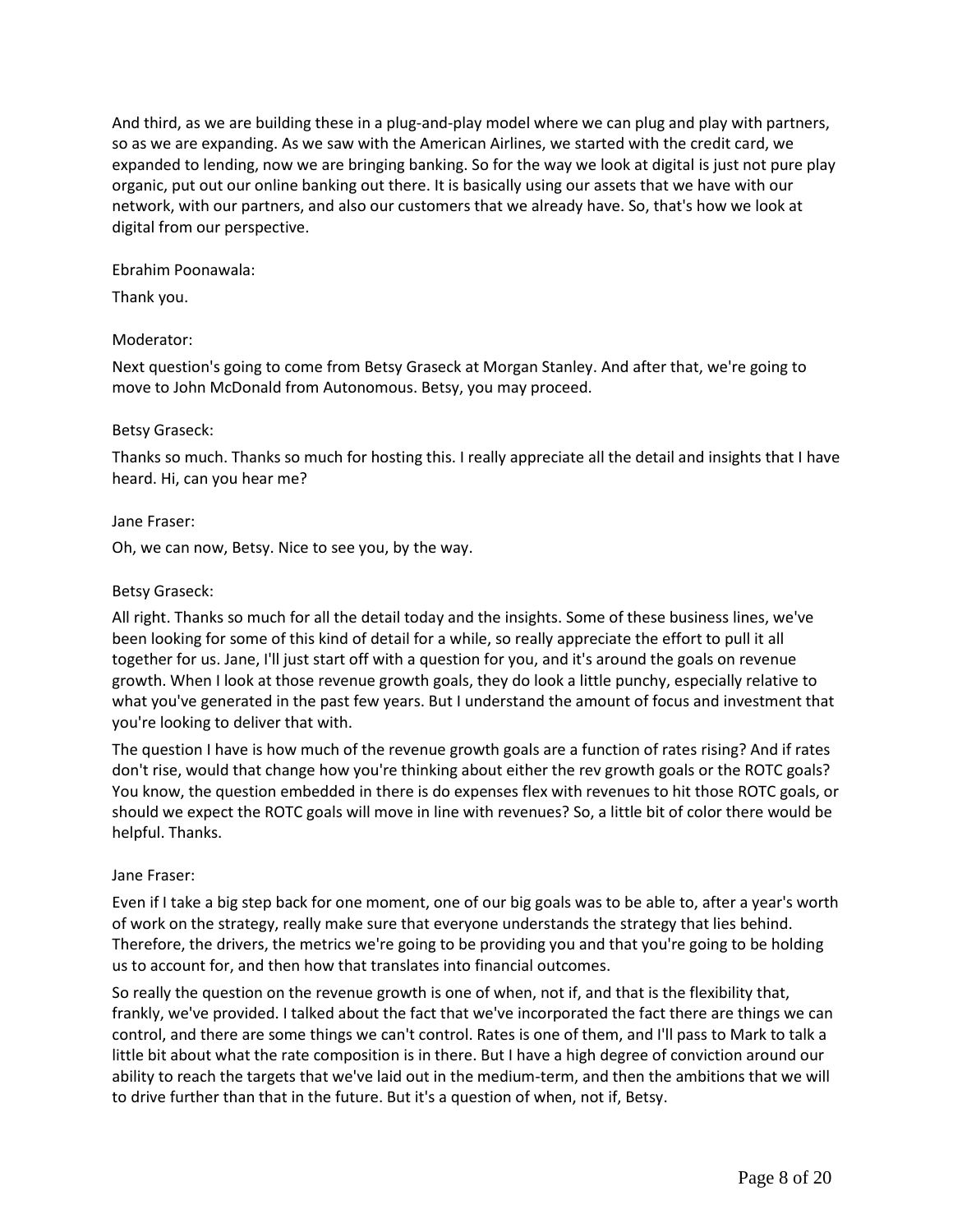Mark, do you want to talk a little bit more on the financial side?

## Mark Mason:

Sure, thank you. And good afternoon, Betsy. It was good to see you. Jane, I think you kind of teed this up very nicely. We're obviously in an abnormally low-rate environment, and as we've all been looking at the forward curves, we certainly have been trying to digest those as we constructed our plan in this multiyear forecast. And so what's embedded in here is seven rate hikes, five of which are in 2022 and another two in 2023 with kind of a terminal rate, if you will, that's about 2%.

And as I walk through the slides, interest rates and their impact account for about 20% to 25% of the revenue growth in that medium-term forecast or guidance that I've provided. So that gives you some sense for that, Betsy. The balance of comes from the investments that we've talked about, particularly in the growth businesses, but also in the targeted share game businesses, as well as the recovery and consumer that I referenced.

In terms of the other part of your question, the other thing that we tried to break down was just to give you a sense for the sizeable buckets in our expense base. And I'd say that's somewhere close to 20%, 25% of our expenses that are volume related, if you will. So, whether the revenue growth comes in the period that we've articulated or a bit later, to Jane's point, around not if, but when, there'll obviously be a natural movement in the expense base associated with the revenue shortfall, if that were to play out as a result rates or anything else.

So, hopefully that gives you some sense. We've obviously sensitized this to get very comfortable, both with the revenue trajectory that we have, but also the expense forecast. And importantly, the ability to get to that 11% to 12% in three to five years, and so we feel very good about that. Not withstanding, obviously, a macro environment that we've got to play through.

# Betsy Graseck:

And then, Mark, if you could also give us some sense on that corporate other line impact on ROTCE. I know we got the segment outlook when we put it all together for shareholders that we have to think about that corporate other line as well. How should we be thinking about that?

# Mark Mason:

There are a couple places that I reference it in the presentation. One place I reference it is on the capital slide where I talk about over the medium-term, our intent on how we'll be managing allocated capital to the different parts of the business. And there you'll see two buckets. One, the corporate. The other, legacy franchises. And both are important because arguably that's where unproductive capital is residing, at least temporarily.

And the way to think about that is that, over time, we're going to continue to bring that down, and so there's some \$11 billion or so associated with the divestiture businesses that we've talked about before, about seven with the Asia countries, consumer countries, and another four with the Mexico consumer business. And then there's a portion associated with our disallowed DTA, about nine and a half, call it, rounding to 10 or so. And then, given we ended the year with a higher CET1 ratio, there's some excess there as well.

So the way to think about it, Betsy, is that over the course of the next period of time and beyond the medium-term, we're going to continue to work that down through both exits as well as utilization of that disallowed DTA over that period of time.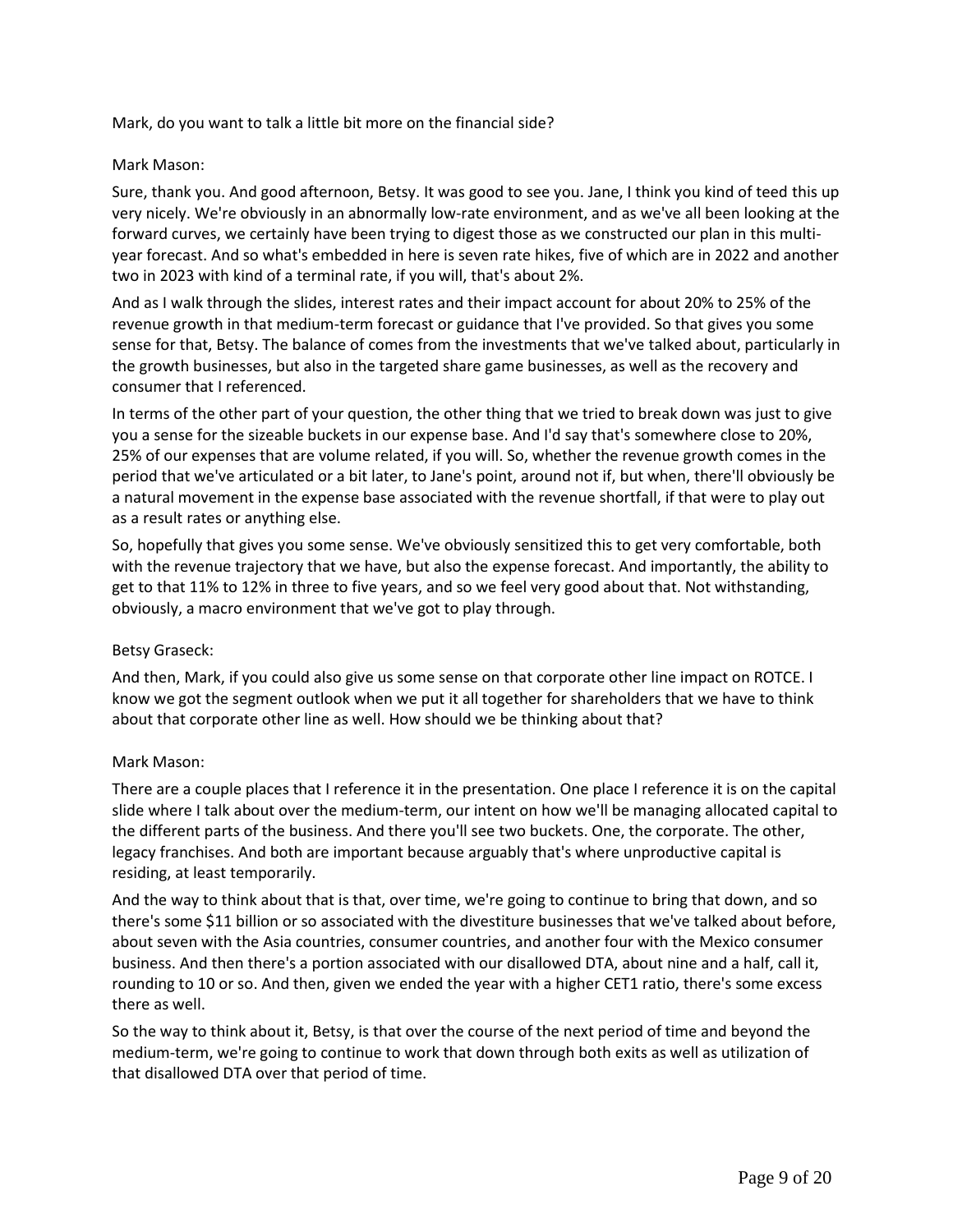# Betsy Graseck:

Okay, that's helpful. Thank you. And then just lastly, the white labeling of global banking for FinTechs was very interesting, and I'm wondering how big ... Well, two things. One, what's the business model there for you, and how large could that become for you as a revenue growth driver?

#### Jane Fraser:

I'll pass that to Paco in just a moment. It is one, as you heard, that we're excited about. It's not just for FinTechs in TTS, as you heard Shahmir talking about, but we're also seeing this opportunity across financial services institutions worldwide. You had Stuart referencing it, you have Paco referencing it. But Paco, tell Betsy why you're so excited by this one.

## Paco Ybarra:

Yeah, there is a general opportunity, Betsy, with financial institutions of providing banking as a service for them to deliver that to their own clients. And there are areas where that is happening already. It's happening in FX, for instance, and it's happening in payments, as well in cross border payments, as you heard from Shahmir. So we already have a significant business there, but we think that's just the beginning. I mean, it could happen with other markets products. It would definitely happen with security services with other parts of TTS. And we identified as we think about the strategy for our services business, financial institutions that are already a very large part of our business are a very clear opportunity for us because very point.

Betsy Graseck:

Thank you.

# Moderator:

Now ,we'll move to John McDonald from Autonomous. And after that, we're going to go to Steve Chubak from Wolfe. John, you may proceed.

John McDonald:

Hi. Good afternoon, Jane.

Jane Fraser: Hey there, John.

John McDonald:

Wanted to ask you, there's obviously some terrible things going on in the world right now. We all have a lot of humanitarian concerns for what's going on and the people affected. But I did want to ask you financially, how you think about your exposure to Russia and Eastern Europe on the balance sheet and in the global markets businesses and how you'll be thinking about managing through that?

#### Jane Fraser:

I will absolutely cover that, but let me just take a step back to what you said at the very beginning. It's been horrific watching what's going on in Ukraine. We have over 200 people on the ground, Citi family, in Ukraine who are braving through the horrors that they're facing. I could not be more proud of them because every single day through this war, they have been operating our bank and making sure that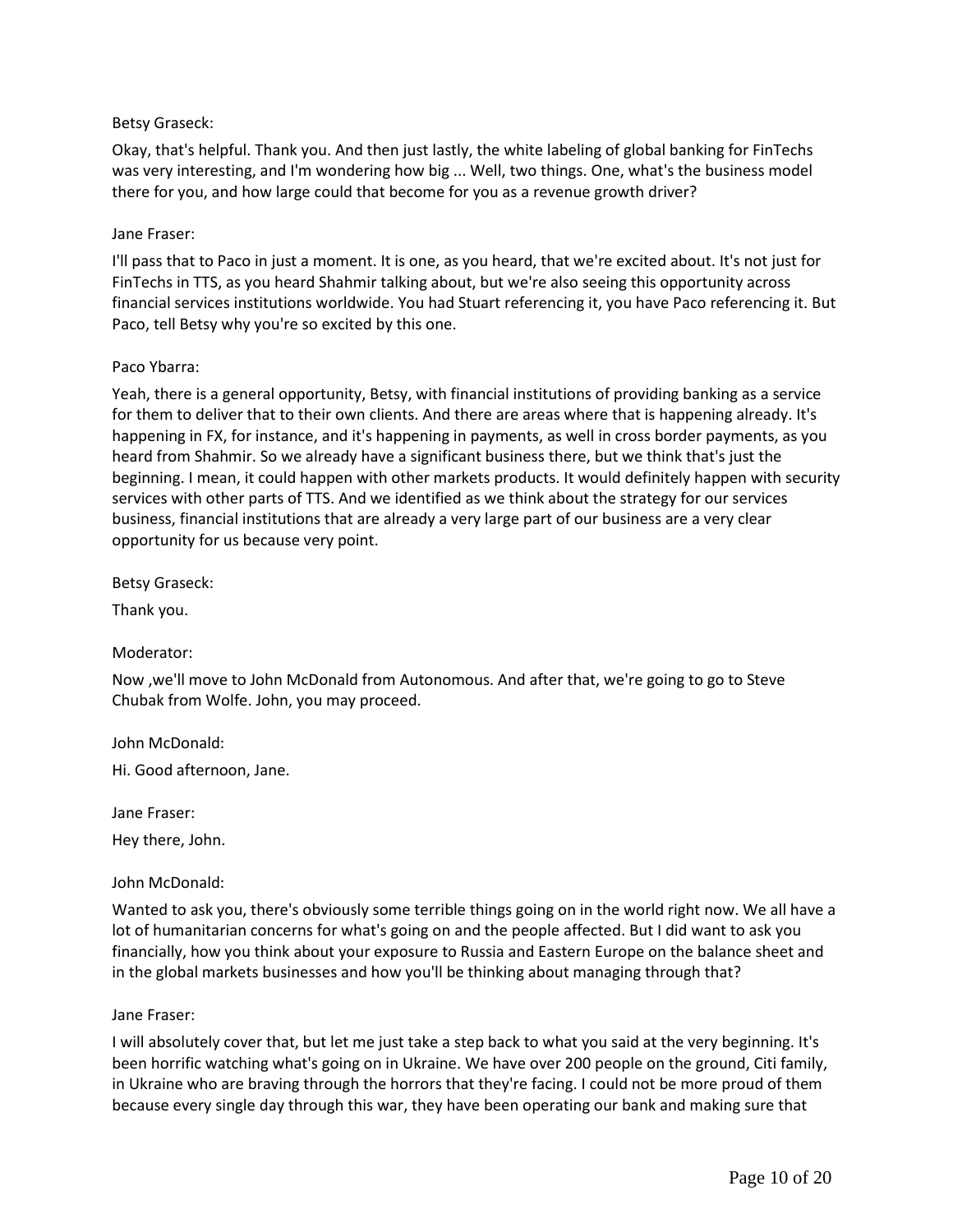we're operating on the ground so that we are able to serve our clients there, the multinationals, and we are helping them with payroll. We're helping them make sure that the supply chains are coming through and the humanitarian aid that so many countries are providing to Ukraine is able to get through the country, despite everything.

They are quite exceptional in their drive of what they're wanting to do for the country and for the bank and for our clients. Our primary priority, though, is their health and safety, and we've been helping those that are trying to get across the border into Poland, giving them safe accommodation there. We've given them advances on their payroll, emergency supplies, medical availability, and as much as support as we possibly can. But as members of the Citi family, our hearts are absolutely with them at the moment.

When we then turn to Russia, I think it's helpful, just a bit of context and I'll pass it to Mark to go through a bit more detail on the exposure. We opened our doors in Russia in the 1990s when Russia opened up. Our client base there, aside from our consumer franchise that we announced a while ago that we intend to exit, is primarily American and European and a few Asia multinationals operating on the ground in Russia.

I think, similar to what you heard from Paco, our exposure in Russia is 0.3%. That's 0.3% of our asset base is our exposure in Russia. This is, as you can imagine, when I say that a lot of our priority is on our people and trying to serve our clients, there is in the grand scheme for a G20 country, this is not a huge exposure. It's one way managing very carefully, and I'll pass to Mark to give you some more of the details about.

# Mark Mason:

Thanks, Jane, and good afternoon, John. It's good to see you. Thanks for joining us today. Well, I guess I'd start by saying, as Jane suggested, this is a very fluid situation, and one that we've been managing very closely, as a management team for all the reasons that Jane mentioned.

On Monday, I think it was, we put out our 10K and we gave some additional disclosure around our exposure in Russia. We pointed to the \$5.4 billion that Jane referenced of country exposure in the form of ICG and consumer loans and securities there. When you look through that, the net investment exposure's about a billion dollars, actually a little bit less than a billion dollars, so 930, somewhere around that, in terms of that net investment exposure in country.

There are other exposures that we have to the Central Bank and other third-party institutions there. There are reverse repo assets that we have, and as well as cross border exposures from Russian entities outside of Russia. When you add all of those things up, as it's reported in the K, it gets to about a 9.8 billion number, as of December 31st of last year. I said, we've been working this, we've been managing that very proactively to bring that number down.

We've also hedged that net investment exposure of the less than a billion I referenced earlier against foreign currency depreciation or the prospect of that. We've been working very closely with our risk management team to run various scenarios as to what that exposure could mean under different stress type of scenarios. We've run those numbers to ensure that we have a view on that.

I'd say looking at a severe stress scenario, that number on the high end could be a little less than half of that exposure, but it could also be a lot less than that, just depending on how the situation evolves, and we'll continue to monitor it. As appropriate, we'll obviously share and information accordingly.

John McDonald: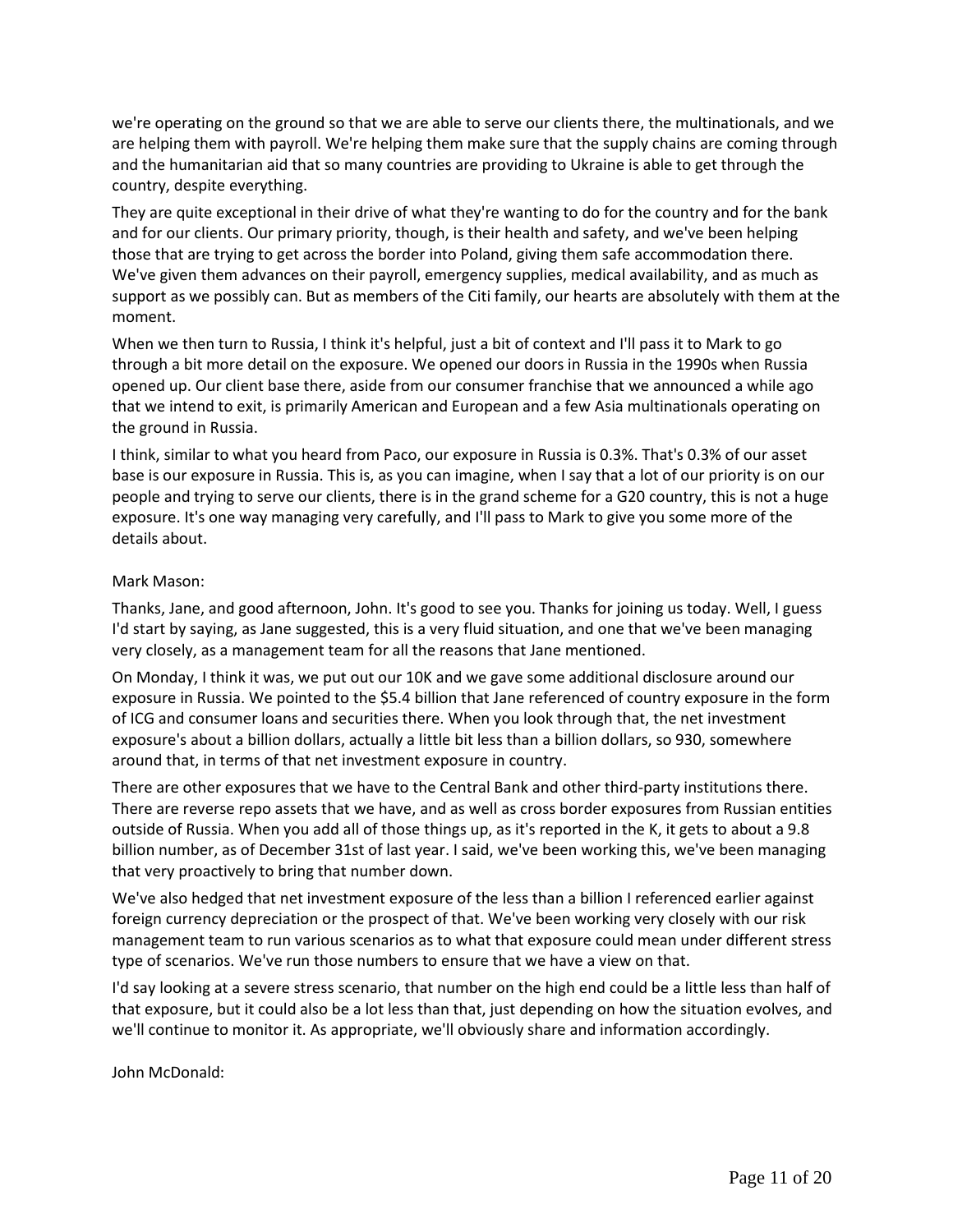Mark, if I could ask a follow-up for you on the outlook for 2022, two quick items here. In terms of the Market's revenues, it looks like you're expecting revenues to be down 10% in the first quarter, year over year, but flat for the full year. Just talk about what gets better throughout the year. What else might be better than that assumption?

## John McDonald:

Then second on the buybacks for this year, after the first quarter, our share of buybacks maybe for this year, or is it just you're going to do some, and you're not sure how much? If you could give us a little color on that, it'd be helpful.

## Mark Mason:

Sure. I'm going to let Paco touch on the Markets piece. You captured it right in terms of there are components of it that are just the comps year over year, but we did see activity in the first quarter that's probably worth mentioning. But Paco, why don't you touch on the market piece and then I'll come back and touch on the capital question.

## Paco Ybarra:

I think the first quarter numbers are influenced by the very strong first quarter that we and the industry had last year. That drop is not necessarily surprising to us, and I think over the rest of the year, we expect equities to continue to be lower than last year, because it had an extraordinary year last year. But we predict fixed income to better than this year, in part associated to the interest rate movements as well.

#### Mark Mason:

John, in terms of your question regarding capital actions through the balance of the year, so we've obviously given guidance for the first quarter, both in the way of what the dividends are, but I spoke last quarter about levels that are comparable to what we saw at the end of 2021. As I think about the balance of the year, there are a couple of things that come into play, some of which are certainly controllables or things you get your arms around a lot easier, like the prospect of our earnings forecast. We feel very good. We've got a strong earnings-generating engine in the firm across the franchise. Feel good about that in the balance of the year.

Similarly, we can certainly talk to the utilization of the disallowed DTA, which obviously creates capacity as well. I think that then you get into things that are a little bit harder to put specificity around in terms of both timing, and to some extent the magnitude of the impact. So, think about the exits that we have, not just the ones that are announced or close to closing.

We know those. Those are in the appendix of the deck, but think about the Mexico consumer business that we are working diligently to get done. You would've heard me mention at the last earnings announcement that for our Mexico consumer franchise, there's a currency translation adjustment that's associated with that transaction depending on how it's structured and the form it takes. That would result in a P&L impact that's signing that gets neutralized at closing, and the number I gave was some number less than, than 3 billion, roughly 2.8 billion or so of an impact.

If you think about that, John, if we are on a path, and we get a structured deal that's signed, that's a P&L impact that has a temporary impact on my capacity that gets resolved, when it closes. So, that's one factor that we're factoring in to how we think about the planning and the prospect of the timing there.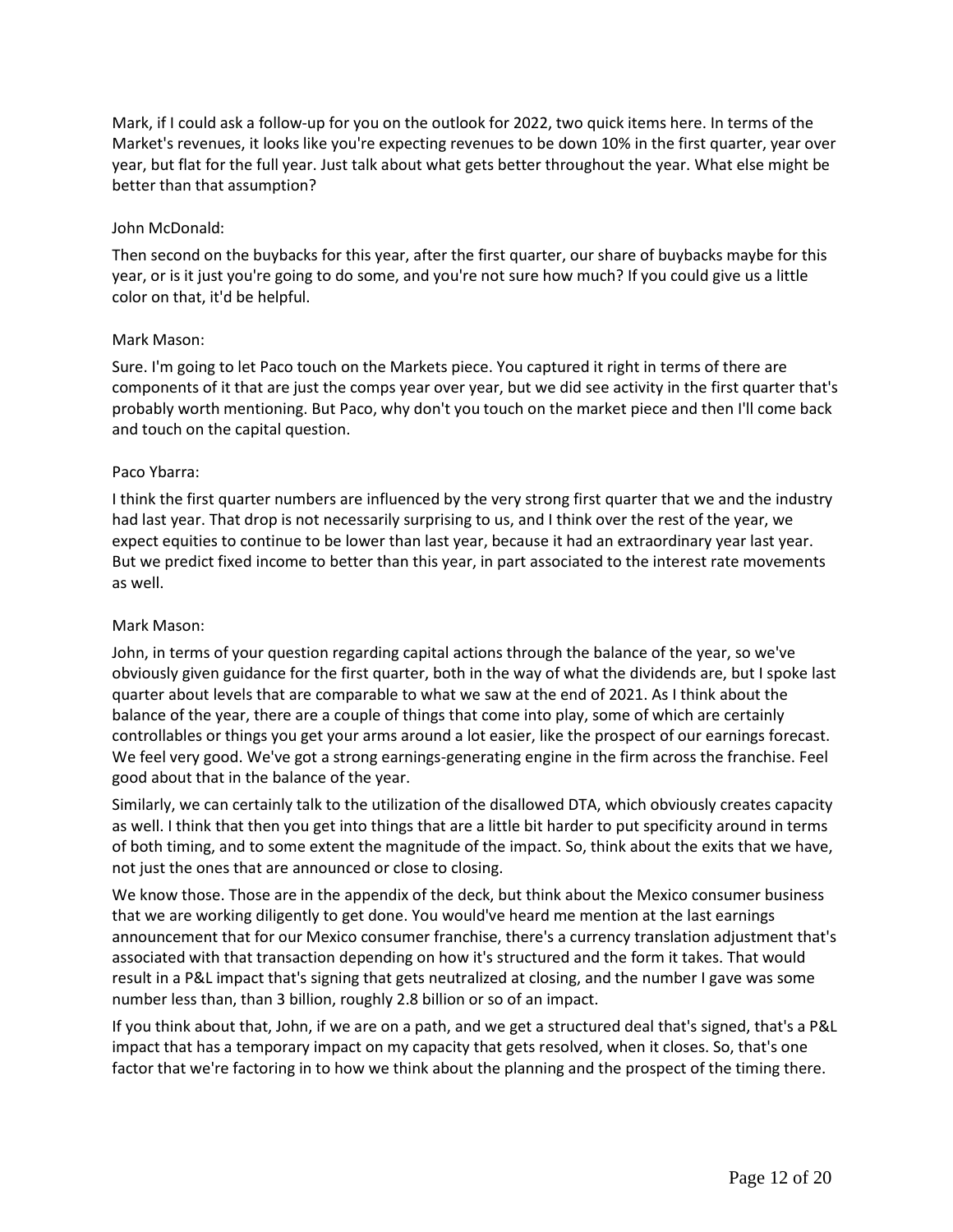The other factors, Russia, I just mentioned that, a lot of unknowns around that. We're trying to dimension what stress might look like, and we have to see how sanctions and many other things evolve and what that could mean, could mean nothing. But we have to see, we have to watch that.

The third is, as it relates to the stress test that we do every year and the stress testing process is underway now. You've heard from others and probably no surprise to hear from us, that as we think about it this year, the scenarios, not the severity of the scenarios, not significantly different from last year. But we all seen reserve levels come down as we've all gone through a period of releases over the past year or so.

What does that mean in the way of stress capital buffer and therefore impact on what we have to hold, what others have to hold? When I think about all of those factors, they are part of the capital planning that we're doing with some being easier to get your mind and arms around, the others being unknowns. For that reason, I haven't gotten into the specificity of what we plan to do in quarters two through quarters four.

# Mark Mason:

We obviously have a plan that we have in place, and I'll share that as it makes sense to do so, but I do want to lean back on the principle that hopefully came across as a theme through all of our presentations, which is the intent here is to not only optimize and improve the return on the capital that we have, but to return any excess that we have to shareholders as soon as practical. That would certainly include 2022, as well.

John McDonald:

Thanks.

# Moderator:

Thanks everyone. We still have a queue of eight first time questioners. If we could keep it to a single question and a short follow up, that would be terrific. Next question's going to be from Steve Chubak from Wolfe Research, and that'll be followed by Ken Usdin from Jefferies. Steve, you may proceed.

#### Steve Chubak:

Thanks very much. Well, Jane, appreciate your comment on the Russia-Ukraine conflict and wishing the best to your employees on the ground.

Jane Fraser:

Thank you.

Steve Chubak:

So, wanted to start off with just a follow-up on the topic of geopolitical risk in the planned business sales, to what extent does the recent volatility in emerging markets impact pending or future business sales? Is there any risk of deal break with those that have already been signed? As we think about the modeling of the runoff segment, how should we think about stranded costing capital once you complete the sales or wind down all those legacy franchises?

Jane Fraser: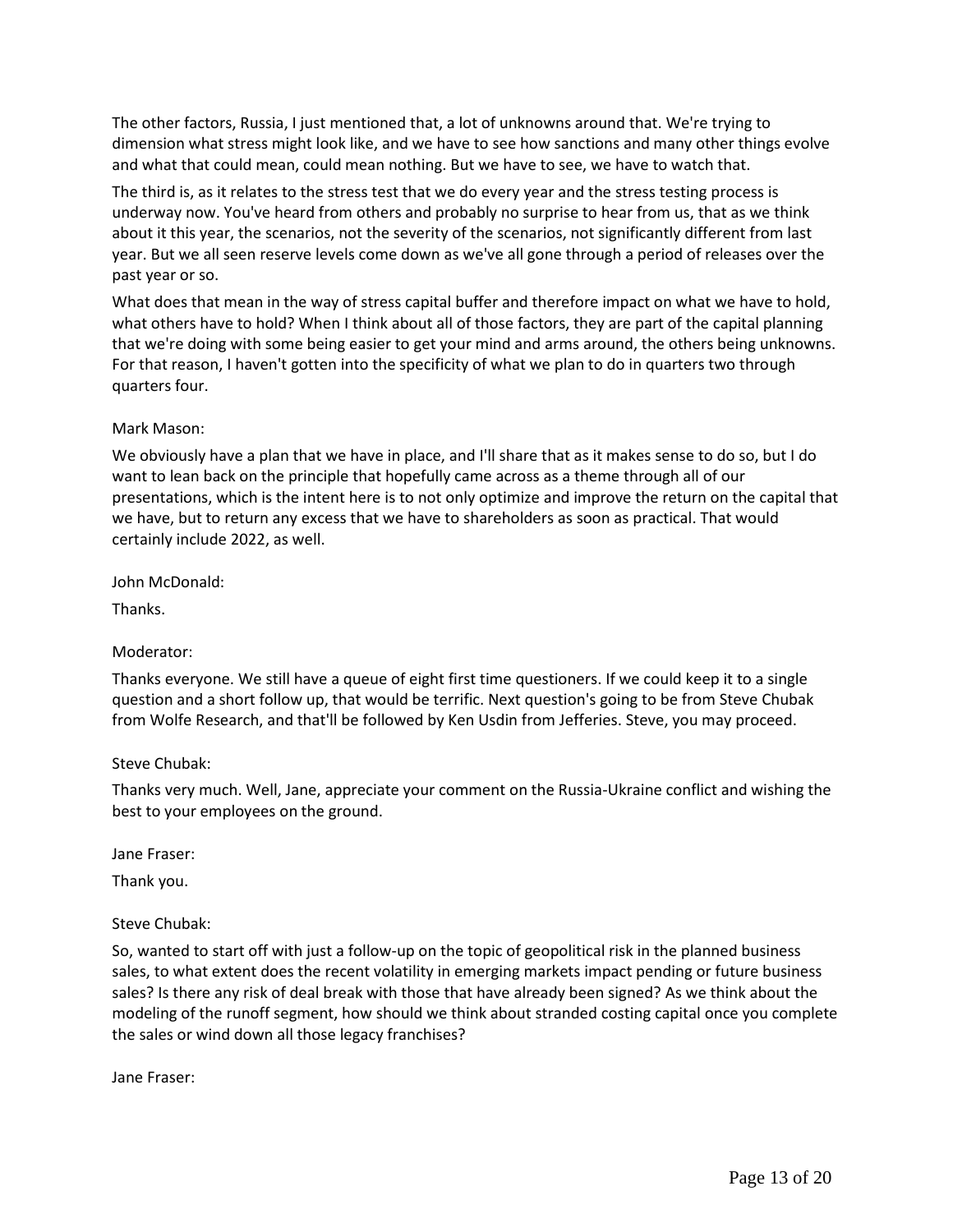I'll pass over to Mark around some of the details around it. Overall, I don't see a lot of geopolitical risks to the sales. Obviously, the situation in Russia is very fluid, a British understatement there. It's too early to tell exactly what that means in terms of our sales process.

In the other geographies, where we've got the signed deals, I think we are feeling very confident, pleased with the progress we made, both in signing, but also in the progress of making and getting those towards legal day two. I'm sitting comfortably on that respect.

I'll turn to Mark, but stranded costs, capital and the legacy franchises and things, both he and I have had a lot of experience on, both in holdings for him in the old days, and then for myself in LatAm, when we've been selling pieces.

We know how to take stranded cost out, and we also know how to simplify management structures afterwards. Part of that simpler, modern, more efficient organization we talk to is using the divestitures to make sure that we can simplify the organization, and not only get stranded costs reduced, but also get additional efficiencies from a simpler structure.

But Mr. Mason, any greater words of wisdom, sir?

## Mark Mason:

Let's see. Thank you, Steven and good afternoon. I guess I'd say a couple things first on the divestitures and the impact of the capital that gets freed up. We put a schedule in the back of my deck that gives you a sense for the timing we expect for some of these transactions to close. As Jane mentioned, those are, those are on track, knock wood. We feel very good about that.

As that capital gets freed up, frankly, it's got to get factored into the conversation or the comments that I just made in response to John's question. Obviously, we have all of those factors to consider. We've got obviously build to a higher CET one ratio at the end of this year because of the pending surcharge.

But again, all with an eye towards, over time, being able to manage back down to what we think is the more prudent level of capital in terms of CET1, and therefore, returning excess that we don't need to invest in the franchise to shareholders. Over time, that remains the objective as it relates to anything that gets freed up from the divestitures.

In terms of stranding, in terms of-

Jane Fraser:

I see. Go ahead, Mark.

Mark Mason:

Sorry. Did you want to say something there?

#### Jane Fraser:

Just going in, an absolute imperative for us is making sure that we can return excess capital to our shareholders. It's one of the major motivations we have here.

#### Mark Mason:

Absolutely, absolutely. In terms of the stranded cost, as Jay mentions, we've got a lot of experience at this. When we look at the stranded cost associated with these divestitures, I'd start with the total cost base, which is probably 6.8 billion, rounded to seven.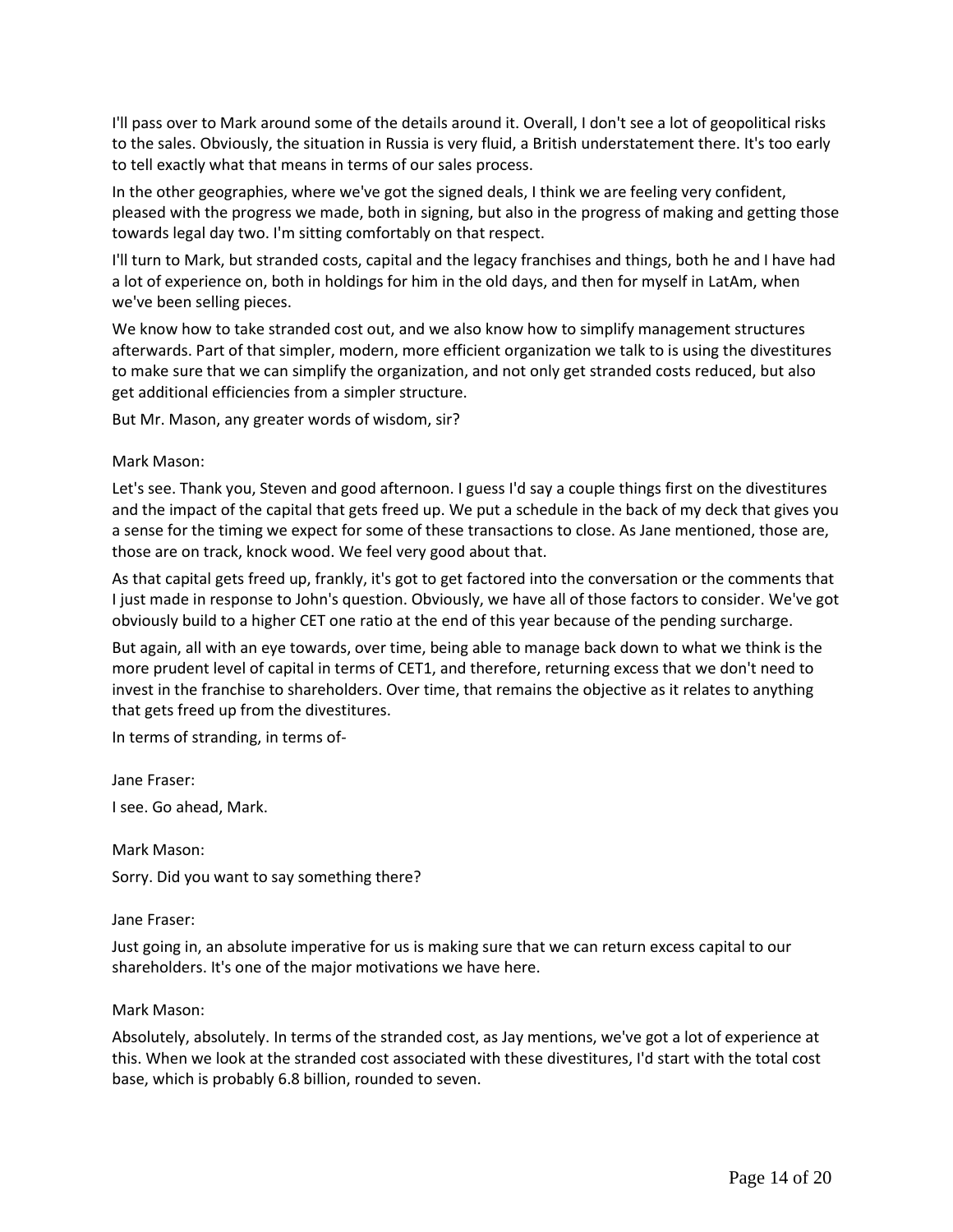Our prior experience would suggest that about 20 to 30% of that ends up being stranded if you do nothing, if you do nothing. Jane and I are very, very focused, along with the rest of the management team, of driving out that 20 to 30% out of the organization.

We think that, as we look at the strategy that Jane and the team has taken you through, that's what actually gives us some confidence and conviction that we can do that, because having refreshed our strategy, reorganized the firm. That's going to give us opportunities to simplify, to make the place flatter and leaner. I see coming out of that medium term window, a real opportunity to get the balance of that out of the organization.

# Steve Chubak:

Well, thank you both for that color, just for a quick follow up on the IBM trading outlook, Mark, in your presentation, you included medium term revenue growth targets. It was mid-single digit growth in markets, low singles in IB, following, using your words, unprecedented levels of activity in '21, how are you handicapping normalization headwinds? Or said differently, what are you assuming for the growth in the IBM trading fee pools versus that '21 baseline as part of those medium-term growth goals?

# Mark Mason:

I'm not sure I understood your question, Steven. I talked about in my presentation, the outlook for revenue growth for each of those parts of the business. For markets, mid-single digits in that medium term, that is in that three to five year window for banking, low single digits. That's on the heels of seeing normalization in the near term, call it '22, perhaps part of '23.

But then seeing the rebound in that medium term window from those levels based on a couple of things, one, the investments that we're making in parts of the banking franchise. You've heard about some of the key sectors in investment banking that we want to continue to build out our talent in that are converging, etc., etc., as well as, as Paco spent a lot of time talking about, how we continue to optimize and increase the revenue that we associated with RWA in parts of the markets business, which will result in, I think, both returns, but also upside in revenue.

Then the final piece that I'd mention are the linkages. A big part of what we talk about in our strategy here is how we're able to take advantage of the breadth of our offer with our client base. The combination of those things is how I think about the upside from normalization in markets, given thebanking, given the robust client activity we've seen recently, but Paco anything you'd want to add to that?

# Paco Ybarra:

Yes, if you look at how we have a thorough plan in there, we have assumed a very significant correction in banking and inequities in 2022, which seems to be happening as we speak. But it's the logical follow up from extraordinary years, not so much in fixed income. In fixed income, that correction happened in 2021, in fact, versus extraordinary 2020.

The combination of markets is more balanced and we expect a correction in banking. Then we see that after that correction growth comes back, and that's what's consistent with the numbers that you have seen in the plan.

# Steve Chubak:

Great color. Thanks so much for taking my questions.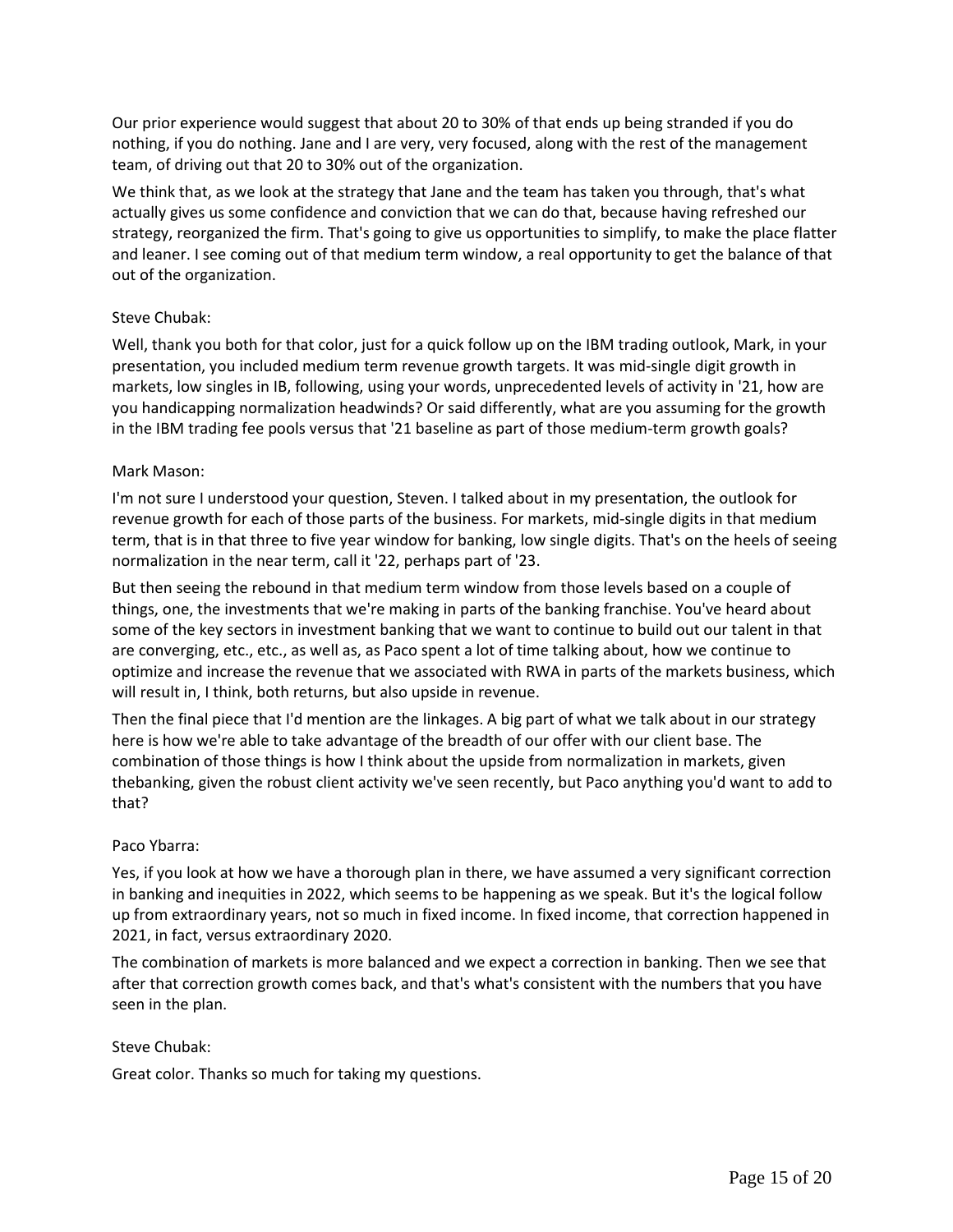# Moderator:

The person's going to be Ken Usdin from Jefferies. That's going to be followed by Vivek Juneja from JP Morgan. Ken, please proceed.

## Ken Usdin:

Great. Thanks. Hi, Jane and Mark. Appreciate the time today and all the color. Just a question back on the RoTCE targets, when you think about 8.9%. Mark said ex-reserve release this year. We know that there's a couple of high ROE businesses going away and some negative operating leverage to deal with in the interim. So, I'm just trying to understand, Jane, you said you're very confident in getting inside that 11, 12 window in three to five years. What's the trade offs of perhaps, going a little lower and a little sooner in terms of giving people a path to something in between to knock down a knock down a wall a little earlier, as opposed to something that could take up to five years to get inside the range, as you said.

#### Jane Fraser:

As we talked about, we'll give you guidance on an annual basis. The world is quite an uncertain place at the moment and we think that is prudent and wise. And we've been very clear, we want to make sure that we have a credible plan that we're able to give you progress and demonstrate that. I think most importantly, we're giving you the KPIs to show you if the strategy is working and what's not ... The same KPIs I'm going to be managing the businesses and my leadership team with to make sure that we are delivering the value along the way. It's been very important. The strategy drives the financial outcomes.

And look, as Mark talked about and I've talked about, we know that we need to earn the credibility. The proof will be in the pudding and we'll give you the markers along the way and show you the progress. I am very convinced, as you can tell, we will deliver the medium term targets. We have high conviction that in the longer term that we'll be delivering higher than that. But I've heard everyone loud and clear. We are focused on delivering those medium term targets to you and making progress and building our credibility along the way. Proof's in the pudding. We appreciate that, Ken.

# Ken Usdin:

Yeah. And a follow up just for Mark. Mark, you said normalization of cost of credit over the near term, getting to a 1% over in that three to five year window. Can you help us understand? You said normalization, I think for this year as well, what's happening with credit? What do you see starting to move if anything? And if you could just juxtapose commercial versus consumer on your way to that longer term 1%. Thank you.

#### Mark Mason:

Yeah, sure. I'd say a couple things and we should probably put some of the broader macro environmental things aside that James spoke to in terms of Russia and the like in the comments here, because again, that situation is moving real time and as we get more color on that, we'll factor that in. I think Ken, there are a couple of things to think about here and I think in many ways they're largely on the heels of positive news in the way of a recovery.

So, we aren't seeing any negative trends, if you will, as it relates to our consumer portfolio, our cards portfolio, or on the corporate side as it relates to credits and exposures that we have there. So, the risk appetite and framework that we've had in place for a number of years now has held up nicely through this recent crisis and seems to be managing towards the soft landing that we would've all hoped for there when you look at that and you've seen that through reserve releases that have played out.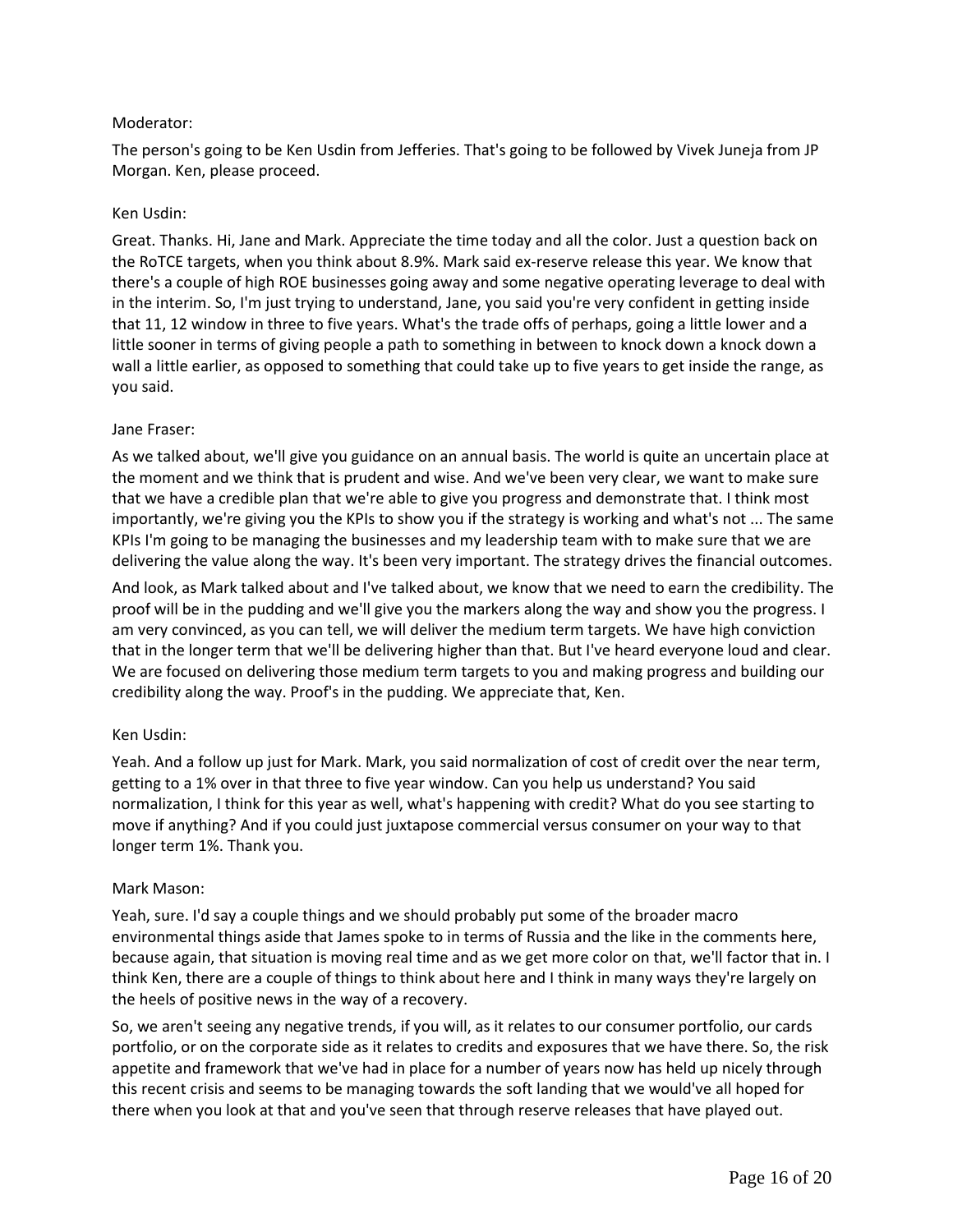So, most of what I'm referencing when I talk about that normalization really has to do with the growth that we expect in our loan portfolio, both on the consumer and the corporate side. And so as we start to pick up momentum in terms of loan volumes, we'll build cost of credit associated with that. And that will obviously build into the reserve levels.

I think the second component to it is just as on the consumer side, in particular, as we see payment rate start to normalize and existing card customers start to build balances and some of the excess liquidity that's been out in the market start to get utilized, we would expect normal net credit losses to play out on the consumer side of the house in our cards portfolio. And that's to the tune of 2.5% to 3% in terms of NCLs that we would expect in the US cards business versus levels that we've seen in the past. So, those are the components of the normalization that I'm referencing.

Ken Usdin:

Thanks very much.

## Jenn Landis:

We only have a few minutes left, so if you guys could limit your questions to one, that would be great.

## Moderator:

Next questions from Vivek Juneja from JP Morgan, that'll be fine, Chris. Kontowski from Oppenheimer.

## Vivek:

Thanks for taking my question. Jen, I'll pick one. Maybe for Anand, what do you expect to do differently in deposits this time? You've had a top three card customer base for decades. That's not new. You said 40% of your deposits are from card customers. So other than price, what is going to be different this time?

#### Jane Fraser:

Anand, I'm on and in the interest of time, I'll, I'll save a preamble.

# Anand Selva:

Thank you, Jane. What we've done in the last three years, as I'd explained, we've been building out digital capabilities. So, that's basically the ability to open retail accounts and then get digital deposits, one thing. But more importantly, what we are doing right now and what we like to do is to build a relationship with the customer. So, we started off by building the digital deposits and that picked up the \$20 billion over the last three years.

We are now adding to that, the digital lending pieces that we just talked about on the lending side. Then Jim talked about the city self-invest, which is the wealth piece. So, all of these are digitally coming together and that's what we want to build this time around. So, we have the customer base. And like I said, we want to grow digital deposits, but we want to grow it responsibly and we want to make sure it makes economic sense. But then if you start building a value proposition that deepens customer across products and that's where you're going to get the bigger play. So, that's how we are thinking about digital. Just not a pure deposit play only.

Vivek:

Thank you.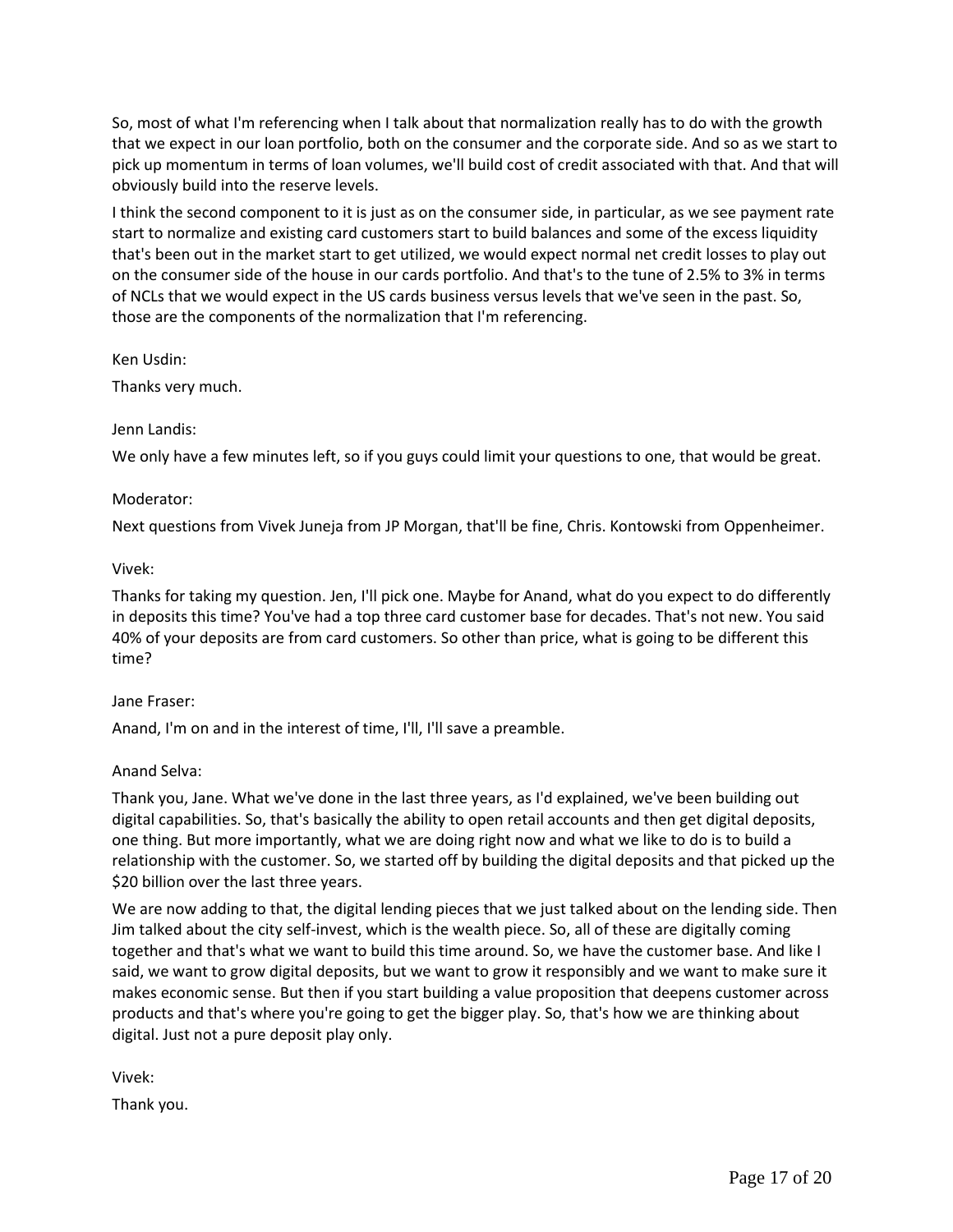## Moderator:

Next question, Chris Kotowski from Oppenheimer. After that'll be Gerard Cassidy from RBC. Chris, you may proceed.

## Chris Kotowski:

Yeah. Thank you. Just a quick point of clarification from Mark. You said that under stress, your loss exposure in Russia could be roughly half that exposure. Are you referring to the 930 million country exposure or to the 9.8 billion gross exposure?

## Mark Mason:

To be clear, that was a severe stress scenario. And I was referring to the higher number under severe stress. Less than half.

Chris Kotowski:

Okay.

Jane Fraser: That's the absolute worst case, right?

Chris Kotowski:

Yeah.

Jane Fraser:

Yep.

Mark Mason:

I think it's more likely to be a lot less than that. A lot less than that.

#### Chris Kotowski:

Okay. My primary question was as a veteran of the 2017 investor day, where you set out a ROTCE target of 10% by 2020, you've kind of made that, and now 11 to 12, a couple years from now, obviously it's a long time. And it just struck me as you were talking that the issue with Citi doesn't seem to be frailty anymore. It's just that your returns are low and you cited numbers like 83% of your consumers are prime and 82% of your investment grade corporate is investment grade, that you're under penetrated in leveraged finance.

It seems to me like your wholesale business are in a lot of less risky, less returned businesses. And you've taken the strategic approach that you want to grow the kind of higher ROE businesses. And I'm curious, was there a way to throttle back on some of these lower return businesses too. Obviously they're very balance sheet intensive and they seem like low risk, slow return assets to keep on a balance sheet. Is that why we kind of have this somewhat uninspiring 11 to 12% intermediate term goal?

#### Jane Fraser:

So, in what you've heard today is we talked about our mix, that we started looking at a somewhat disadvantaged mix at the beginning of the day, Chris, and talking about what do we do about that from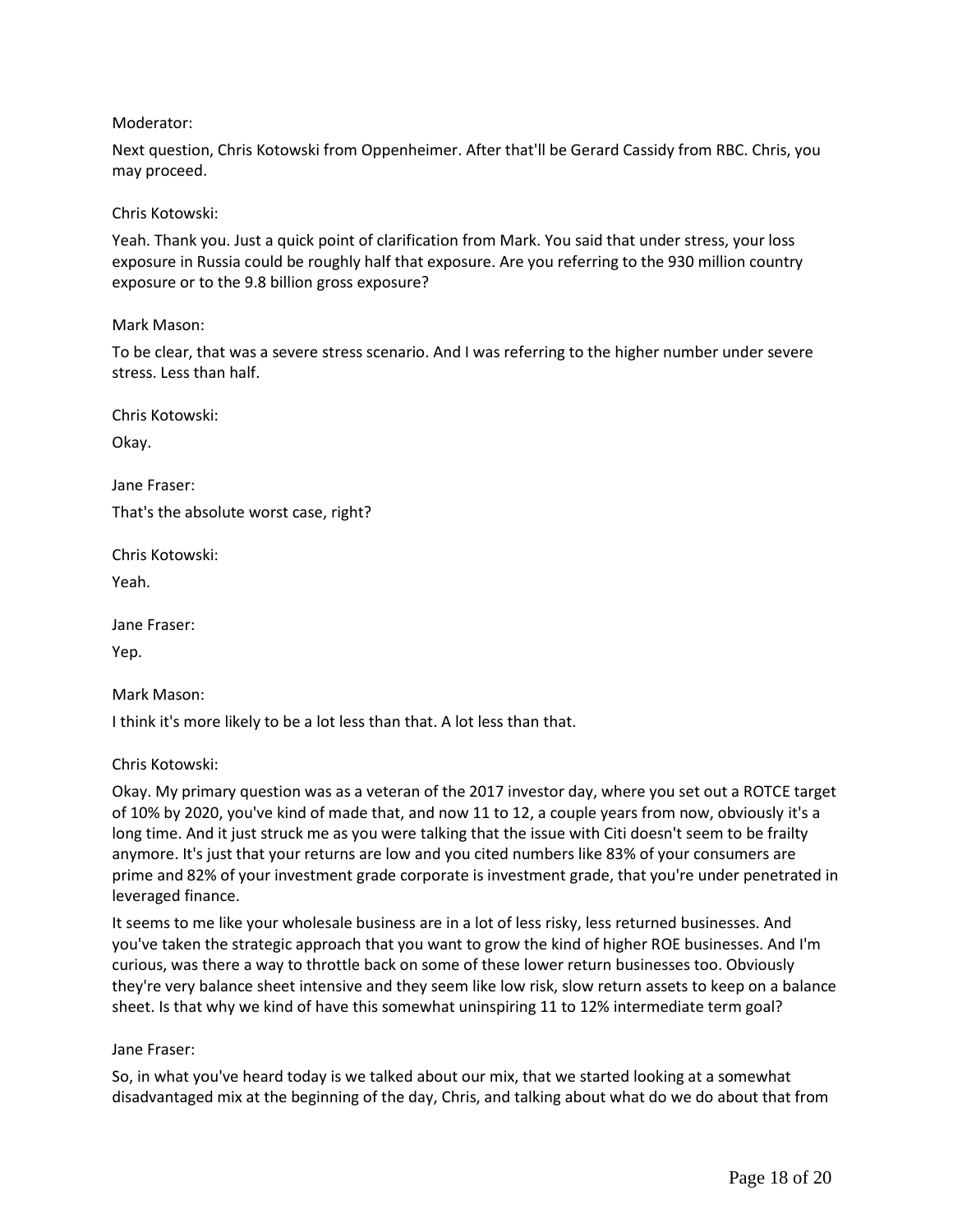an organic perspective? And so the first piece is where are the areas that we are looking to grow in where we feel we've got a strong, competitive position and opportunity to grow, which are the higher returning parts of business in TTS. Wealth, Commercial Bank is example. Banking's obviously also another area that we see the potential for high return growth over time.

For the other businesses that we talked about, which are scaled, as you heard from Paco and you heard from Anand, it's making sure that we are pivoting to realize synergies across the franchise. We believe that there are parts of business we can focus more on the higher returning components of the wallet, and we are going to be and are being extremely disciplined around capital allocation. One example of that is exiting the consumer franchises in Asia that were lower return. Other examples of that is what Paco is doing with our great team of Kerry and Andy in markets in making sure that we rely the synergies across the business and in terms of pivoting the capital allocation to the higher return parts of the wallet there.

So, this is going to take time to achieve this as we are being very transparent around. But I think we've got a very clear path to realizing far more potential here. And we're just taking this step by step. How do we get to the medium-term ROTCE targets and then how do we then move to something with higher ambition? But we are doing this one step at a time and making sure that we deliver on what we're saying we're going to do.

Chris Kotowski:

Thank you.

Moderator:

And the final question of the day is going to go to Gerard Cassidy with RBC. Gerard?

Jane Fraser: Gerard, unfortunately, you're on mute.

Gerard Cassidy: How about now? Is that-

Jane Fraser:

Oh, perfect. We left the best for last, what can we say?

Gerard Cassidy:

Well, you're very kind to say that, thank you. Mark showed a very interesting table, which you guys put together about the underperformance that Citi has had from 2017 through 2021. We also heard from your colleagues today and Mark and you both emphasized how interconnected your five business groups will be going forward.

Jane, since your numbers from the past suggest maybe it hasn't worked that well, but how do you get this interconnection or the collaboration between the different groups to work? How do you incentivize them? How are you going to instill in them the importance of this collaboration to drive your numbers that you've set out for us for the next three to five years?

Jane Fraser: